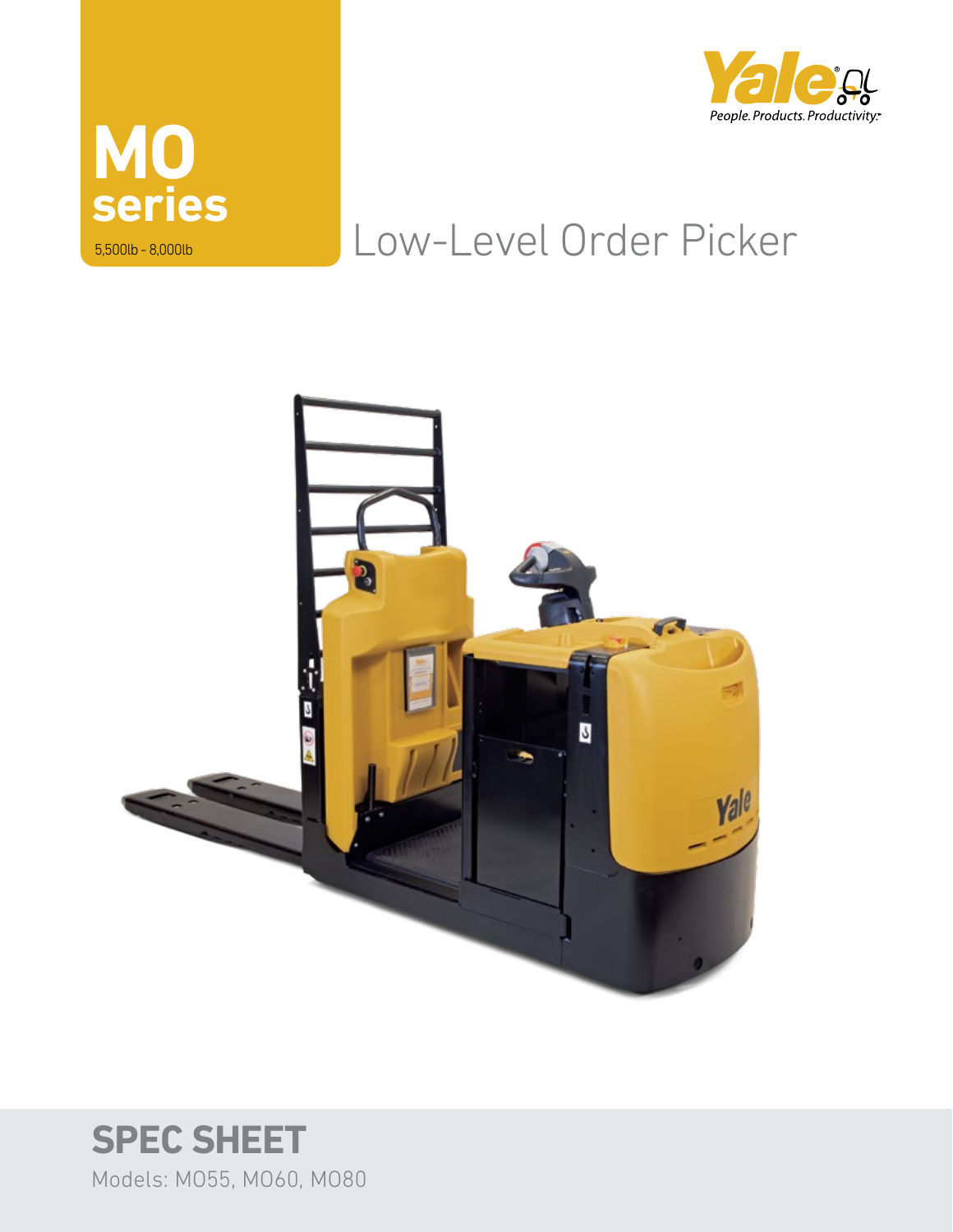

**2** MO series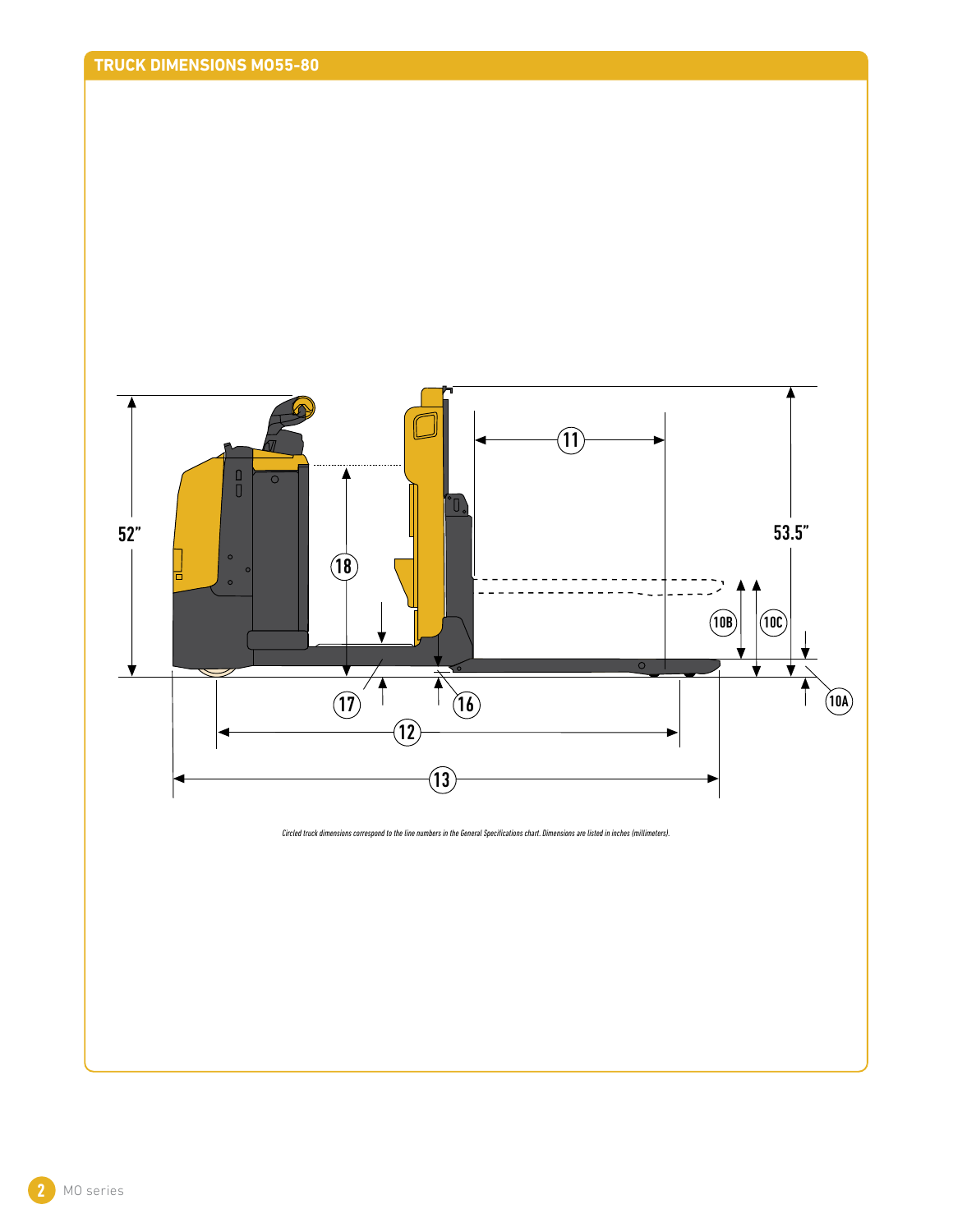



*Circled truck dimensions correspond to the line numbers in the General Specifications chart. Dimensions are listed in inches (millimeters).*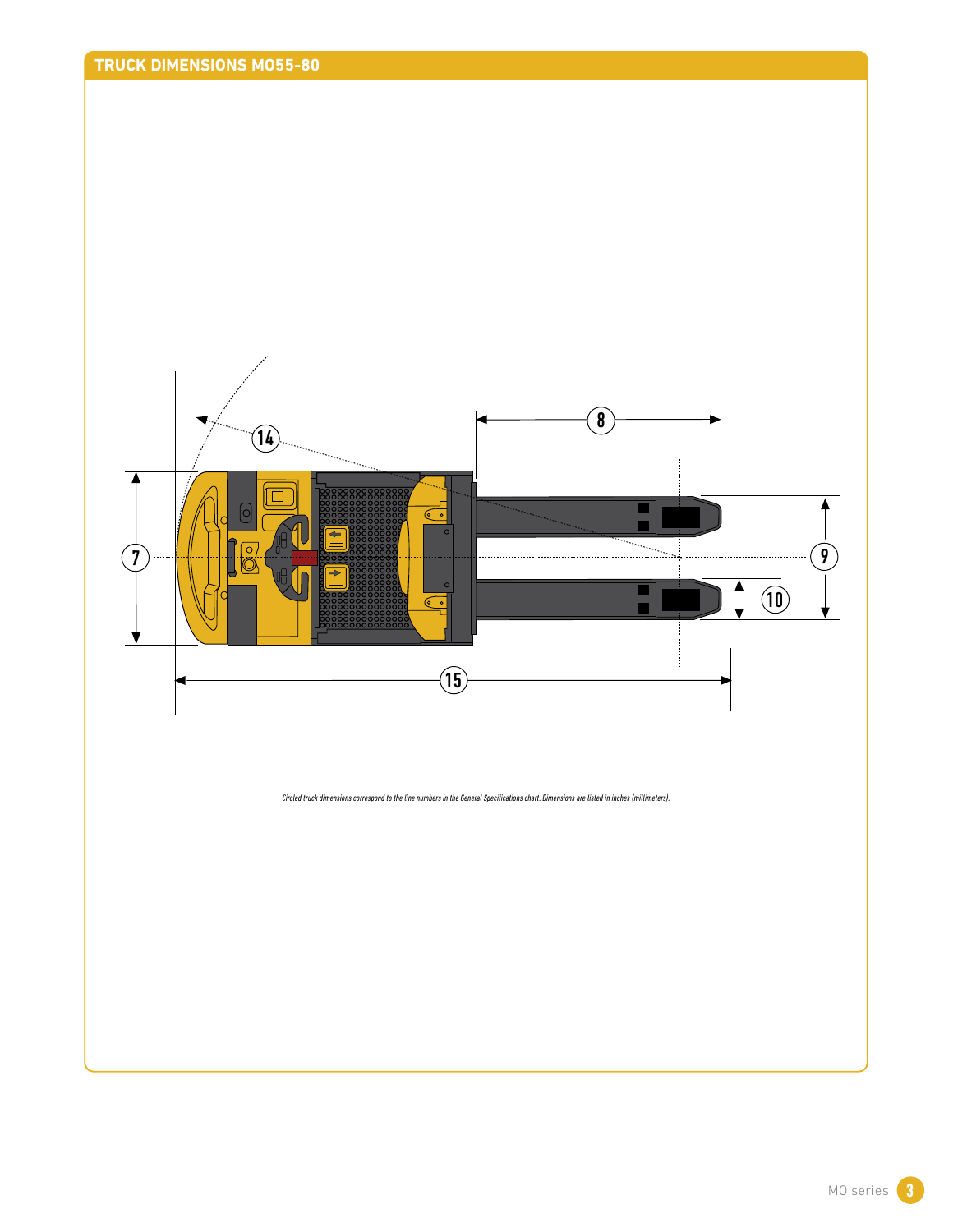|                               | $\mathbf{1}$    | Manufacturer                                                                                                            |                                   |                                         |                                                | Yale                                      |  |  |  |
|-------------------------------|-----------------|-------------------------------------------------------------------------------------------------------------------------|-----------------------------------|-----------------------------------------|------------------------------------------------|-------------------------------------------|--|--|--|
|                               | $\overline{2}$  | Model designation                                                                                                       |                                   |                                         | M055                                           |                                           |  |  |  |
| <b>GENERAL</b>                | 3               | Power                                                                                                                   |                                   |                                         | Battery                                        |                                           |  |  |  |
|                               | 4               | Voltage                                                                                                                 |                                   |                                         | 34                                             |                                           |  |  |  |
|                               | 5               | Operation                                                                                                               |                                   |                                         | Order Picker                                   |                                           |  |  |  |
|                               | 6               | Rated capacity                                                                                                          |                                   | lbs (kg)                                |                                                | 5500 (2500)                               |  |  |  |
|                               | 7               | Overall width                                                                                                           |                                   | in (mm)                                 |                                                | 31.3 (796)                                |  |  |  |
|                               | 8               | Fork length                                                                                                             |                                   | in (mm)                                 | 46.5 (1181)                                    | 94.9 (2411)                               |  |  |  |
|                               | 9               | Fork overall width                                                                                                      |                                   | in (mm)                                 |                                                | 26.4 (670)                                |  |  |  |
|                               | 10              | Fork width - individual fork                                                                                            |                                   | in (mm)                                 |                                                | 7.2 (184)                                 |  |  |  |
|                               | 10a             | Lowered height                                                                                                          |                                   | in (mm)                                 |                                                | 3.35(85)                                  |  |  |  |
|                               | 10 <sub>b</sub> | Max lift height                                                                                                         |                                   | in (mm)                                 | 4.72 (120)                                     |                                           |  |  |  |
|                               | 10c             | Overall height                                                                                                          |                                   | in (mm)                                 | 8 (205)                                        |                                           |  |  |  |
|                               | 11              | Load wheel drop - lowered                                                                                               |                                   | in (mm)                                 | 39 (990)                                       | 59.8 (1518)                               |  |  |  |
| <b>DIMENSIONS</b>             | 12              | Wheelbase                                                                                                               |                                   | in (mm)                                 | 79.3 (2015)                                    | 100.1 (2543)                              |  |  |  |
|                               | 13              | Overall length                                                                                                          |                                   | in (mm)                                 | 101.9 (990)                                    | 150.4 (3819)                              |  |  |  |
|                               | 14              | Outside turning radius                                                                                                  |                                   | in (mm)                                 | 87.4 (990)                                     | 108.1 (1747)                              |  |  |  |
|                               | 15              | Equal aisle                                                                                                             | 90 Intersecting aisle             | in (mm)                                 | 111.3 (990)                                    | 111.3 (2827)                              |  |  |  |
|                               | 16              | Ground clearance                                                                                                        | Center of wheelbase               | in (mm)                                 | 1(25)                                          |                                           |  |  |  |
|                               | 17              | Step height                                                                                                             |                                   | in (mm)                                 |                                                | 6(152)                                    |  |  |  |
|                               | 18              | Platform elevated height                                                                                                |                                   | in (mm)                                 | 38.6 (980)                                     |                                           |  |  |  |
|                               | 19              | <b>Battery compartment</b>                                                                                              | Height / standard battery rollers | in (mm)                                 | $31.2 \times 14.1 \times 32$ (792 x 357 x 814) |                                           |  |  |  |
|                               | 20              | Floor to top of battery rollers                                                                                         | Side extraction                   | in (mm)                                 |                                                | 5.6 (141)                                 |  |  |  |
|                               | 21              | Travel speed - NL/RL                                                                                                    |                                   | mph (km/h)                              | $6.5 / 5.3$ (10.5 / 8.5)                       |                                           |  |  |  |
|                               |                 |                                                                                                                         | Forks                             | ft/min (m/sec)<br>8 / 5 (0.039 / 0.023) |                                                |                                           |  |  |  |
|                               | 22              | Lift speed - NL/RL                                                                                                      | Cab                               | ft/min (m/sec)                          | 37 / 37 (0.189 x 0.189)                        |                                           |  |  |  |
|                               |                 |                                                                                                                         | Forks                             | ft/min (m/sec)                          | 4/7 (0.018/0.038)                              |                                           |  |  |  |
| PERFORMANCE                   | 23              | Lower speed - NL/RL                                                                                                     | Cab                               | ft/min (m/sec)                          | 32 / 32 (0.162 / 0.162)                        |                                           |  |  |  |
|                               |                 |                                                                                                                         | 5 Minute rating                   | %                                       | 20/6                                           |                                           |  |  |  |
|                               | 24              | <b>Gradeability - NL/RL</b>                                                                                             | 60 Minute rating                  | %                                       | 20/10                                          |                                           |  |  |  |
|                               | 26              | Brake                                                                                                                   |                                   |                                         |                                                |                                           |  |  |  |
|                               |                 |                                                                                                                         | Service / parking                 |                                         | Electromagnetic                                |                                           |  |  |  |
|                               | 27              | Truck weight - NL                                                                                                       | <b>Without Battery</b>            | lb (kg)                                 | 2888 (1310)                                    |                                           |  |  |  |
| WEIGHT                        | 28              | Axle loading - drive - NL/RL                                                                                            | Static w/ Max. Wt. Battery        | lb (kg)                                 | 2154 / 3180 (977 / 1442)                       |                                           |  |  |  |
|                               | 29              | Axle loading - load wheel- NL/RL                                                                                        | Static with Max. Wt. Battery      | lb (kg)                                 | 734 / 5221 (333 / 2368)                        |                                           |  |  |  |
|                               | 30              | <b>Battery weight</b>                                                                                                   | Min/Max                           | lb (kg)                                 | 1,005 (456) / 1,111 (504)                      |                                           |  |  |  |
|                               | 31              | Tire type - drive / steer                                                                                               |                                   |                                         | Vulkollan / polyurethane                       |                                           |  |  |  |
| <b>TIRES &amp;<br/>WHEELS</b> | 32              | Tire size - drive / steer                                                                                               | Std                               | in                                      | $10 \times 3.5 / 10 \times 3.5$                |                                           |  |  |  |
|                               | 33              | Wheels - number - drive / steer                                                                                         | X=Driven                          |                                         | 1X/4                                           |                                           |  |  |  |
|                               | 34              | Battery                                                                                                                 | Type                              |                                         | Lead acid                                      |                                           |  |  |  |
|                               | 35              | <b>Traction motor</b>                                                                                                   | 60 Minute rating                  | hp (kW)                                 |                                                | 3.5(2.6)                                  |  |  |  |
| ELECTRIC                      | 36              | Pump motor                                                                                                              | 15 Minute rating                  | hp (kW)                                 | 2.7(2)                                         |                                           |  |  |  |
|                               | 37              | <b>Traction motor</b>                                                                                                   | Type / control method             |                                         | AC / Mosfet                                    |                                           |  |  |  |
|                               | 38              | Pump motor                                                                                                              | Type / control method             |                                         | AC / Mosfet                                    |                                           |  |  |  |
|                               | 39              | Number of speeds<br>Above specifications, unless otherwise listed, are for a standard truck without optional equipment. | Traction / pump                   | $NL = no$ load $RL = rated$ load        |                                                | Infinitely variable / infinitely variable |  |  |  |
|                               |                 |                                                                                                                         |                                   |                                         |                                                |                                           |  |  |  |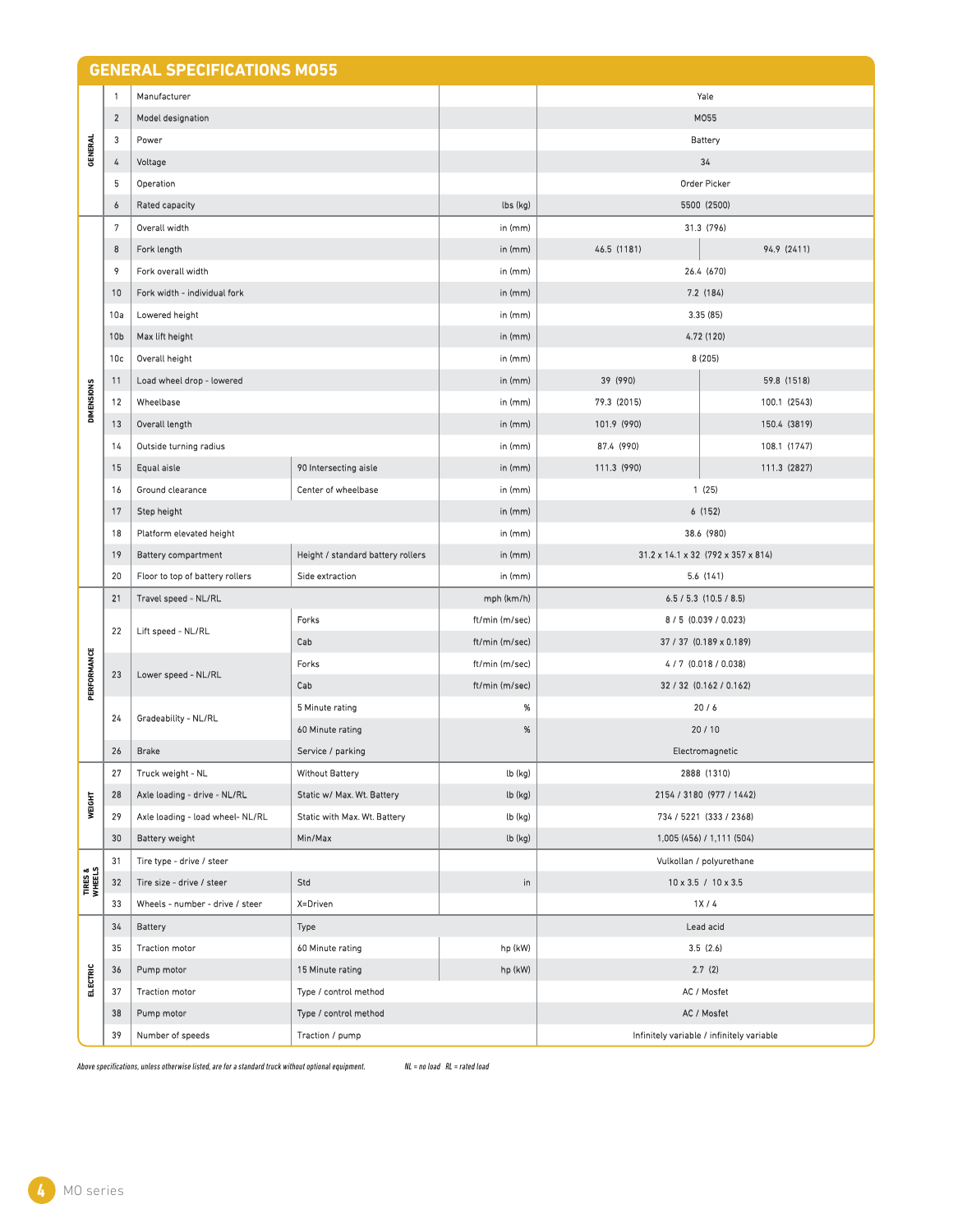| $\mathbf{1}$<br>Manufacturer<br>Yale<br>$\overline{2}$<br>M060<br>Model designation<br><b>GENERAL</b><br>3<br><b>Battery</b><br>Power<br>24<br>4<br>Voltage<br>5<br><b>Order Picker</b><br><b>Operation</b><br>lb (kg)<br>6000 (2722)<br>6<br><b>Rated capacity</b><br>31.3 (796)<br>7<br>Overall width<br>in (mm)<br>36 (915)<br>8<br>Fork length<br>in (mm)<br>48 (1219)<br>26.4 (670)<br>9<br>Fork overall width<br>in (mm)<br>9 (229)<br>10<br>Fork width - individual fork<br>in (mm)<br>10a<br>Lowered height<br>in (mm)<br>3.35(85)<br>4.72 (120)<br>10 <sub>b</sub><br>Max lift height<br>in (mm)<br>8 (205)<br>10c<br>Overall height<br>in (mm)<br>27.4 (696)<br>39.4 (1000)<br>11<br>Load wheel drop - lowered<br>in (mm)<br>DIMENSIONS<br>12<br>74.4 (1899)<br>Wheelbase<br>in (mm)<br>86.8 (2204)<br>in (mm)<br>13<br>Overall length<br>91.5 (2322)<br>103.5 (2627)<br>14<br>Outside turning radius<br>in (mm)<br>83 (2104)<br>95 (2409)<br>Aisle Width<br>Working aisle (Ast) (unladen forks)<br>117 (2972)<br>15a<br>in (mm)<br>165 (4191)<br>15b<br><b>Aisle Width</b><br>90-deg Equal Intersecting aisle<br>in (mm)<br>96 (2450)<br>111 (2825)<br>Ground clearance<br>Center of wheelbase<br>in (mm)<br>1(25)<br>16<br>17<br>6 (152)<br>Step height<br>in (mm)<br>Platform elevated height<br>in (mm)<br>38.6 (980)<br>18<br>Height / standard battery rollers<br>31.2 x 14.1 x 32 (792 x 357 x 814)<br>19<br><b>Battery compartment</b><br>in (mm)<br>20<br>5.6 (141)<br>Floor to top of battery rollers<br>Side extraction<br>in (mm)<br>21<br>Travel speed - NL/RL<br>mph (km/h)<br>6.5/5.3(10.5/8.5)<br>Forks<br>ft/min (m/sec)<br>8/5 (0.039 / 0.023)<br>22<br>Lift speed - NL/RL<br>PERFORMANCE<br>Cab<br>ft/min (m/sec)<br>37 / 37 (0.189 x 0.189)<br>Forks<br>ft/min (m/sec)<br>4/7 (0.018/0.038)<br>Lower speed - NL/RL<br>23<br>Cab<br>ft/min (m/sec)<br>32 / 32 (0.162 / 0.162)<br>Gradeability - NL/RL<br>%<br>6/16<br>24<br><b>Maximum Gradeability</b> | 60 (1524)<br>51.4 (1306)<br>98.8 (2509)<br>94.25 (2932)<br>107 (2714) |  |  |  |  |
|--------------------------------------------------------------------------------------------------------------------------------------------------------------------------------------------------------------------------------------------------------------------------------------------------------------------------------------------------------------------------------------------------------------------------------------------------------------------------------------------------------------------------------------------------------------------------------------------------------------------------------------------------------------------------------------------------------------------------------------------------------------------------------------------------------------------------------------------------------------------------------------------------------------------------------------------------------------------------------------------------------------------------------------------------------------------------------------------------------------------------------------------------------------------------------------------------------------------------------------------------------------------------------------------------------------------------------------------------------------------------------------------------------------------------------------------------------------------------------------------------------------------------------------------------------------------------------------------------------------------------------------------------------------------------------------------------------------------------------------------------------------------------------------------------------------------------------------------------------------------------------------------------------------------------------------------------------------------------------------|-----------------------------------------------------------------------|--|--|--|--|
|                                                                                                                                                                                                                                                                                                                                                                                                                                                                                                                                                                                                                                                                                                                                                                                                                                                                                                                                                                                                                                                                                                                                                                                                                                                                                                                                                                                                                                                                                                                                                                                                                                                                                                                                                                                                                                                                                                                                                                                      |                                                                       |  |  |  |  |
|                                                                                                                                                                                                                                                                                                                                                                                                                                                                                                                                                                                                                                                                                                                                                                                                                                                                                                                                                                                                                                                                                                                                                                                                                                                                                                                                                                                                                                                                                                                                                                                                                                                                                                                                                                                                                                                                                                                                                                                      |                                                                       |  |  |  |  |
|                                                                                                                                                                                                                                                                                                                                                                                                                                                                                                                                                                                                                                                                                                                                                                                                                                                                                                                                                                                                                                                                                                                                                                                                                                                                                                                                                                                                                                                                                                                                                                                                                                                                                                                                                                                                                                                                                                                                                                                      |                                                                       |  |  |  |  |
|                                                                                                                                                                                                                                                                                                                                                                                                                                                                                                                                                                                                                                                                                                                                                                                                                                                                                                                                                                                                                                                                                                                                                                                                                                                                                                                                                                                                                                                                                                                                                                                                                                                                                                                                                                                                                                                                                                                                                                                      |                                                                       |  |  |  |  |
|                                                                                                                                                                                                                                                                                                                                                                                                                                                                                                                                                                                                                                                                                                                                                                                                                                                                                                                                                                                                                                                                                                                                                                                                                                                                                                                                                                                                                                                                                                                                                                                                                                                                                                                                                                                                                                                                                                                                                                                      |                                                                       |  |  |  |  |
|                                                                                                                                                                                                                                                                                                                                                                                                                                                                                                                                                                                                                                                                                                                                                                                                                                                                                                                                                                                                                                                                                                                                                                                                                                                                                                                                                                                                                                                                                                                                                                                                                                                                                                                                                                                                                                                                                                                                                                                      |                                                                       |  |  |  |  |
|                                                                                                                                                                                                                                                                                                                                                                                                                                                                                                                                                                                                                                                                                                                                                                                                                                                                                                                                                                                                                                                                                                                                                                                                                                                                                                                                                                                                                                                                                                                                                                                                                                                                                                                                                                                                                                                                                                                                                                                      |                                                                       |  |  |  |  |
|                                                                                                                                                                                                                                                                                                                                                                                                                                                                                                                                                                                                                                                                                                                                                                                                                                                                                                                                                                                                                                                                                                                                                                                                                                                                                                                                                                                                                                                                                                                                                                                                                                                                                                                                                                                                                                                                                                                                                                                      |                                                                       |  |  |  |  |
|                                                                                                                                                                                                                                                                                                                                                                                                                                                                                                                                                                                                                                                                                                                                                                                                                                                                                                                                                                                                                                                                                                                                                                                                                                                                                                                                                                                                                                                                                                                                                                                                                                                                                                                                                                                                                                                                                                                                                                                      |                                                                       |  |  |  |  |
|                                                                                                                                                                                                                                                                                                                                                                                                                                                                                                                                                                                                                                                                                                                                                                                                                                                                                                                                                                                                                                                                                                                                                                                                                                                                                                                                                                                                                                                                                                                                                                                                                                                                                                                                                                                                                                                                                                                                                                                      |                                                                       |  |  |  |  |
|                                                                                                                                                                                                                                                                                                                                                                                                                                                                                                                                                                                                                                                                                                                                                                                                                                                                                                                                                                                                                                                                                                                                                                                                                                                                                                                                                                                                                                                                                                                                                                                                                                                                                                                                                                                                                                                                                                                                                                                      |                                                                       |  |  |  |  |
|                                                                                                                                                                                                                                                                                                                                                                                                                                                                                                                                                                                                                                                                                                                                                                                                                                                                                                                                                                                                                                                                                                                                                                                                                                                                                                                                                                                                                                                                                                                                                                                                                                                                                                                                                                                                                                                                                                                                                                                      |                                                                       |  |  |  |  |
|                                                                                                                                                                                                                                                                                                                                                                                                                                                                                                                                                                                                                                                                                                                                                                                                                                                                                                                                                                                                                                                                                                                                                                                                                                                                                                                                                                                                                                                                                                                                                                                                                                                                                                                                                                                                                                                                                                                                                                                      |                                                                       |  |  |  |  |
|                                                                                                                                                                                                                                                                                                                                                                                                                                                                                                                                                                                                                                                                                                                                                                                                                                                                                                                                                                                                                                                                                                                                                                                                                                                                                                                                                                                                                                                                                                                                                                                                                                                                                                                                                                                                                                                                                                                                                                                      |                                                                       |  |  |  |  |
|                                                                                                                                                                                                                                                                                                                                                                                                                                                                                                                                                                                                                                                                                                                                                                                                                                                                                                                                                                                                                                                                                                                                                                                                                                                                                                                                                                                                                                                                                                                                                                                                                                                                                                                                                                                                                                                                                                                                                                                      |                                                                       |  |  |  |  |
|                                                                                                                                                                                                                                                                                                                                                                                                                                                                                                                                                                                                                                                                                                                                                                                                                                                                                                                                                                                                                                                                                                                                                                                                                                                                                                                                                                                                                                                                                                                                                                                                                                                                                                                                                                                                                                                                                                                                                                                      |                                                                       |  |  |  |  |
|                                                                                                                                                                                                                                                                                                                                                                                                                                                                                                                                                                                                                                                                                                                                                                                                                                                                                                                                                                                                                                                                                                                                                                                                                                                                                                                                                                                                                                                                                                                                                                                                                                                                                                                                                                                                                                                                                                                                                                                      |                                                                       |  |  |  |  |
|                                                                                                                                                                                                                                                                                                                                                                                                                                                                                                                                                                                                                                                                                                                                                                                                                                                                                                                                                                                                                                                                                                                                                                                                                                                                                                                                                                                                                                                                                                                                                                                                                                                                                                                                                                                                                                                                                                                                                                                      | 123.3 (3132)                                                          |  |  |  |  |
|                                                                                                                                                                                                                                                                                                                                                                                                                                                                                                                                                                                                                                                                                                                                                                                                                                                                                                                                                                                                                                                                                                                                                                                                                                                                                                                                                                                                                                                                                                                                                                                                                                                                                                                                                                                                                                                                                                                                                                                      | 145 (3684)                                                            |  |  |  |  |
|                                                                                                                                                                                                                                                                                                                                                                                                                                                                                                                                                                                                                                                                                                                                                                                                                                                                                                                                                                                                                                                                                                                                                                                                                                                                                                                                                                                                                                                                                                                                                                                                                                                                                                                                                                                                                                                                                                                                                                                      |                                                                       |  |  |  |  |
|                                                                                                                                                                                                                                                                                                                                                                                                                                                                                                                                                                                                                                                                                                                                                                                                                                                                                                                                                                                                                                                                                                                                                                                                                                                                                                                                                                                                                                                                                                                                                                                                                                                                                                                                                                                                                                                                                                                                                                                      |                                                                       |  |  |  |  |
|                                                                                                                                                                                                                                                                                                                                                                                                                                                                                                                                                                                                                                                                                                                                                                                                                                                                                                                                                                                                                                                                                                                                                                                                                                                                                                                                                                                                                                                                                                                                                                                                                                                                                                                                                                                                                                                                                                                                                                                      |                                                                       |  |  |  |  |
|                                                                                                                                                                                                                                                                                                                                                                                                                                                                                                                                                                                                                                                                                                                                                                                                                                                                                                                                                                                                                                                                                                                                                                                                                                                                                                                                                                                                                                                                                                                                                                                                                                                                                                                                                                                                                                                                                                                                                                                      |                                                                       |  |  |  |  |
|                                                                                                                                                                                                                                                                                                                                                                                                                                                                                                                                                                                                                                                                                                                                                                                                                                                                                                                                                                                                                                                                                                                                                                                                                                                                                                                                                                                                                                                                                                                                                                                                                                                                                                                                                                                                                                                                                                                                                                                      |                                                                       |  |  |  |  |
|                                                                                                                                                                                                                                                                                                                                                                                                                                                                                                                                                                                                                                                                                                                                                                                                                                                                                                                                                                                                                                                                                                                                                                                                                                                                                                                                                                                                                                                                                                                                                                                                                                                                                                                                                                                                                                                                                                                                                                                      |                                                                       |  |  |  |  |
|                                                                                                                                                                                                                                                                                                                                                                                                                                                                                                                                                                                                                                                                                                                                                                                                                                                                                                                                                                                                                                                                                                                                                                                                                                                                                                                                                                                                                                                                                                                                                                                                                                                                                                                                                                                                                                                                                                                                                                                      |                                                                       |  |  |  |  |
|                                                                                                                                                                                                                                                                                                                                                                                                                                                                                                                                                                                                                                                                                                                                                                                                                                                                                                                                                                                                                                                                                                                                                                                                                                                                                                                                                                                                                                                                                                                                                                                                                                                                                                                                                                                                                                                                                                                                                                                      |                                                                       |  |  |  |  |
|                                                                                                                                                                                                                                                                                                                                                                                                                                                                                                                                                                                                                                                                                                                                                                                                                                                                                                                                                                                                                                                                                                                                                                                                                                                                                                                                                                                                                                                                                                                                                                                                                                                                                                                                                                                                                                                                                                                                                                                      |                                                                       |  |  |  |  |
|                                                                                                                                                                                                                                                                                                                                                                                                                                                                                                                                                                                                                                                                                                                                                                                                                                                                                                                                                                                                                                                                                                                                                                                                                                                                                                                                                                                                                                                                                                                                                                                                                                                                                                                                                                                                                                                                                                                                                                                      |                                                                       |  |  |  |  |
|                                                                                                                                                                                                                                                                                                                                                                                                                                                                                                                                                                                                                                                                                                                                                                                                                                                                                                                                                                                                                                                                                                                                                                                                                                                                                                                                                                                                                                                                                                                                                                                                                                                                                                                                                                                                                                                                                                                                                                                      |                                                                       |  |  |  |  |
| 26<br><b>Brake</b><br>Service / parking<br>Electromagnetic                                                                                                                                                                                                                                                                                                                                                                                                                                                                                                                                                                                                                                                                                                                                                                                                                                                                                                                                                                                                                                                                                                                                                                                                                                                                                                                                                                                                                                                                                                                                                                                                                                                                                                                                                                                                                                                                                                                           |                                                                       |  |  |  |  |
| 1950 (886)<br>27<br>Truck weight - NL<br><b>Without Battery</b><br>lb (kg)<br>1995 (907)<br>2213 (1006) / 3401                                                                                                                                                                                                                                                                                                                                                                                                                                                                                                                                                                                                                                                                                                                                                                                                                                                                                                                                                                                                                                                                                                                                                                                                                                                                                                                                                                                                                                                                                                                                                                                                                                                                                                                                                                                                                                                                       | 2030 (923)                                                            |  |  |  |  |
| Static w/ Max. Wt. Battery<br>lb (kg)<br>2246 (1020) / 3418 (1554)<br>28<br>Axle loading - drive - NL/RL<br>WEIGHT<br>(1546)                                                                                                                                                                                                                                                                                                                                                                                                                                                                                                                                                                                                                                                                                                                                                                                                                                                                                                                                                                                                                                                                                                                                                                                                                                                                                                                                                                                                                                                                                                                                                                                                                                                                                                                                                                                                                                                         | 2273 (1033) / 3430 (1560)                                             |  |  |  |  |
| 738 (335) / 5549 (2522)<br>lb (kg)<br>749 (340) / 5577 (2535)<br>29<br>Axle loading - load wheel- NL/RL<br>Static with Max. Wt. Battery                                                                                                                                                                                                                                                                                                                                                                                                                                                                                                                                                                                                                                                                                                                                                                                                                                                                                                                                                                                                                                                                                                                                                                                                                                                                                                                                                                                                                                                                                                                                                                                                                                                                                                                                                                                                                                              | 758 (344) / 5600 (2545)                                               |  |  |  |  |
| 30<br>lb (kg)<br><b>Battery weight</b><br>Min/Max<br>1,005 (456) / 1,111 (504)                                                                                                                                                                                                                                                                                                                                                                                                                                                                                                                                                                                                                                                                                                                                                                                                                                                                                                                                                                                                                                                                                                                                                                                                                                                                                                                                                                                                                                                                                                                                                                                                                                                                                                                                                                                                                                                                                                       |                                                                       |  |  |  |  |
| 31<br>Tire type - drive / steer<br>Vulkollan / polyurethane                                                                                                                                                                                                                                                                                                                                                                                                                                                                                                                                                                                                                                                                                                                                                                                                                                                                                                                                                                                                                                                                                                                                                                                                                                                                                                                                                                                                                                                                                                                                                                                                                                                                                                                                                                                                                                                                                                                          |                                                                       |  |  |  |  |
| TIRES &<br>WHEELS<br>Std<br>in (mm)<br>32<br>Tire size - drive / steer<br>10 x 3.5 / 10 x 3.5 (254 x 90 / 254 / 90)                                                                                                                                                                                                                                                                                                                                                                                                                                                                                                                                                                                                                                                                                                                                                                                                                                                                                                                                                                                                                                                                                                                                                                                                                                                                                                                                                                                                                                                                                                                                                                                                                                                                                                                                                                                                                                                                  |                                                                       |  |  |  |  |
| 33<br>Wheels - number - drive / steer<br>X=Driven<br>1X/4<br>Lead acid                                                                                                                                                                                                                                                                                                                                                                                                                                                                                                                                                                                                                                                                                                                                                                                                                                                                                                                                                                                                                                                                                                                                                                                                                                                                                                                                                                                                                                                                                                                                                                                                                                                                                                                                                                                                                                                                                                               |                                                                       |  |  |  |  |
| 34<br><b>Battery</b><br>Type<br>hp (kW)<br><b>Traction motor</b>                                                                                                                                                                                                                                                                                                                                                                                                                                                                                                                                                                                                                                                                                                                                                                                                                                                                                                                                                                                                                                                                                                                                                                                                                                                                                                                                                                                                                                                                                                                                                                                                                                                                                                                                                                                                                                                                                                                     |                                                                       |  |  |  |  |
| 60 Minute rating<br>3.5(2.6)<br>35<br>hp (kW)<br>2.7(2)<br>36<br>Pump motor<br>15 Minute rating                                                                                                                                                                                                                                                                                                                                                                                                                                                                                                                                                                                                                                                                                                                                                                                                                                                                                                                                                                                                                                                                                                                                                                                                                                                                                                                                                                                                                                                                                                                                                                                                                                                                                                                                                                                                                                                                                      |                                                                       |  |  |  |  |
| ELECTRIC<br>AC / Mosfet<br>37<br>Type / control method<br><b>Traction motor</b>                                                                                                                                                                                                                                                                                                                                                                                                                                                                                                                                                                                                                                                                                                                                                                                                                                                                                                                                                                                                                                                                                                                                                                                                                                                                                                                                                                                                                                                                                                                                                                                                                                                                                                                                                                                                                                                                                                      |                                                                       |  |  |  |  |
| AC / Mosfet<br>38<br>Pump motor<br>Type / control method                                                                                                                                                                                                                                                                                                                                                                                                                                                                                                                                                                                                                                                                                                                                                                                                                                                                                                                                                                                                                                                                                                                                                                                                                                                                                                                                                                                                                                                                                                                                                                                                                                                                                                                                                                                                                                                                                                                             |                                                                       |  |  |  |  |
| 39<br>Number of speeds<br>Traction / pump<br>Infinitely variable / infinitely variable                                                                                                                                                                                                                                                                                                                                                                                                                                                                                                                                                                                                                                                                                                                                                                                                                                                                                                                                                                                                                                                                                                                                                                                                                                                                                                                                                                                                                                                                                                                                                                                                                                                                                                                                                                                                                                                                                               |                                                                       |  |  |  |  |
|                                                                                                                                                                                                                                                                                                                                                                                                                                                                                                                                                                                                                                                                                                                                                                                                                                                                                                                                                                                                                                                                                                                                                                                                                                                                                                                                                                                                                                                                                                                                                                                                                                                                                                                                                                                                                                                                                                                                                                                      |                                                                       |  |  |  |  |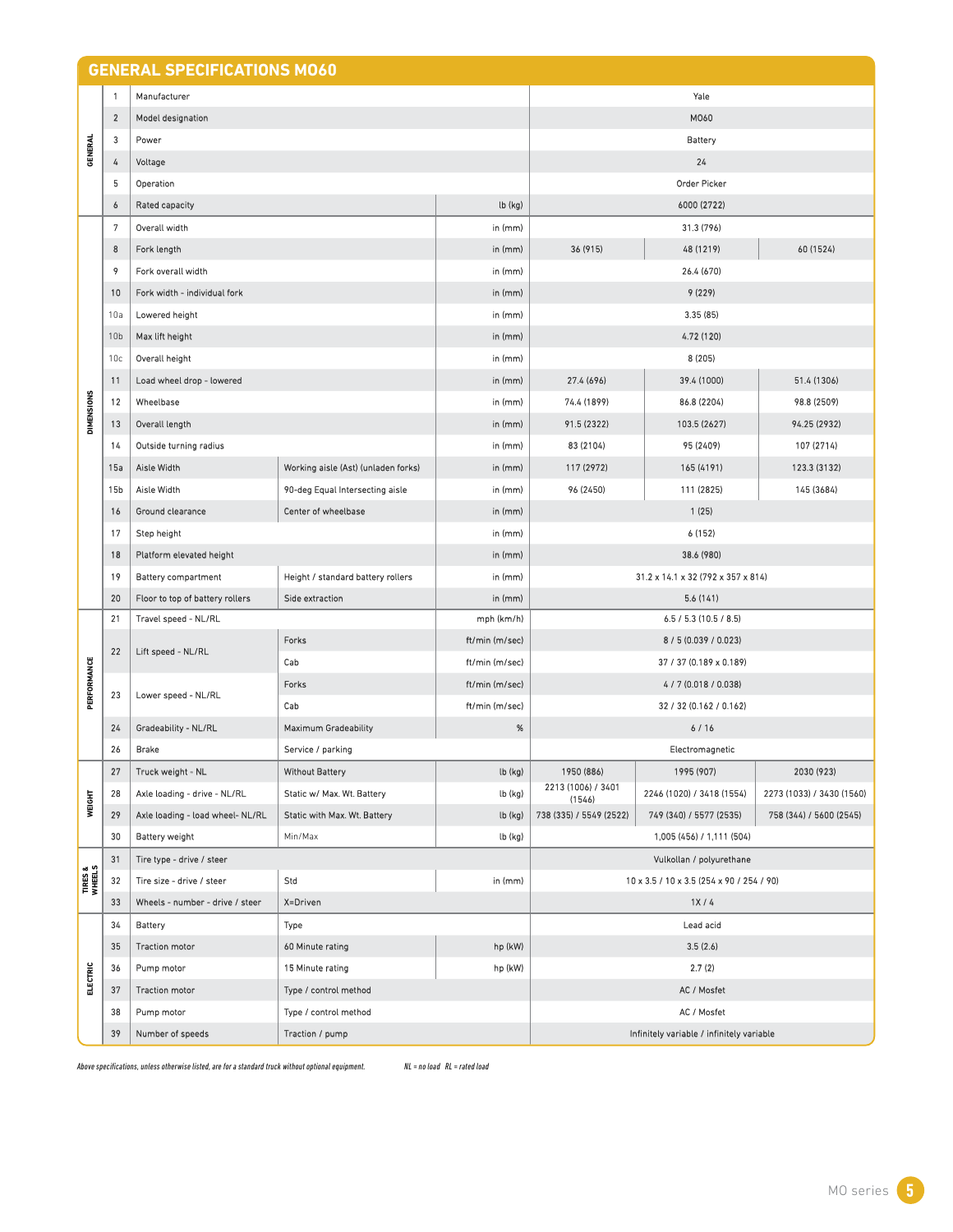|                   | 1                   | Manufacturer                                                 |                                                                                                                                                              |                               |                                                                       |                                  |                           |                                             |            | Yale                                      |                           |                                          |  |  |
|-------------------|---------------------|--------------------------------------------------------------|--------------------------------------------------------------------------------------------------------------------------------------------------------------|-------------------------------|-----------------------------------------------------------------------|----------------------------------|---------------------------|---------------------------------------------|------------|-------------------------------------------|---------------------------|------------------------------------------|--|--|
|                   | $\overline{2}$      | Model designation                                            |                                                                                                                                                              |                               |                                                                       |                                  |                           |                                             |            | M080                                      |                           |                                          |  |  |
|                   | 3                   | Power                                                        |                                                                                                                                                              |                               |                                                                       |                                  |                           |                                             |            | <b>Battery</b>                            |                           |                                          |  |  |
| <b>GENERAL</b>    | 4                   | Voltage                                                      |                                                                                                                                                              |                               |                                                                       |                                  |                           |                                             |            | 24                                        |                           |                                          |  |  |
|                   | 5                   | Operation                                                    |                                                                                                                                                              |                               |                                                                       |                                  |                           |                                             |            | <b>Order Picker</b>                       |                           |                                          |  |  |
|                   | 6                   | <b>Rated capacity</b>                                        |                                                                                                                                                              |                               |                                                                       |                                  | lb (kg)                   |                                             |            | 8000 (3629)                               |                           |                                          |  |  |
|                   | $\overline{7}$      | Overall width                                                |                                                                                                                                                              |                               |                                                                       |                                  | in (mm)                   |                                             |            | 31.3 (796)                                |                           |                                          |  |  |
|                   | 8                   | Fork length                                                  |                                                                                                                                                              |                               |                                                                       |                                  | in (mm)                   | 48 (1219)                                   |            | 96 (2348)                                 |                           | 144 (3658)                               |  |  |
|                   | 9                   | Fork overall width                                           |                                                                                                                                                              |                               |                                                                       |                                  | in (mm)                   |                                             |            | 26.4 (670)                                |                           |                                          |  |  |
|                   | 10                  |                                                              | Fork width - individual fork                                                                                                                                 |                               |                                                                       |                                  | in (mm)                   | 9 (229)                                     |            |                                           |                           |                                          |  |  |
|                   | 10a                 | Lowered height                                               |                                                                                                                                                              |                               |                                                                       |                                  | in (mm)                   |                                             |            | 3.15(80)                                  |                           |                                          |  |  |
|                   | 10 <sub>b</sub>     | Max lift height                                              |                                                                                                                                                              |                               |                                                                       |                                  | in (mm)                   |                                             |            | 4.72 (120)                                |                           |                                          |  |  |
|                   | 10c                 | Overall height                                               |                                                                                                                                                              |                               |                                                                       |                                  | in (mm)                   |                                             |            | 7.88 (200)                                |                           |                                          |  |  |
|                   | 11                  |                                                              | Load wheel drop - lowered                                                                                                                                    |                               | in (mm)                                                               |                                  |                           | 39.4 (1001)                                 |            | 60.4 (1534)                               |                           | 87.5 (2221)                              |  |  |
| <b>DIMENSIONS</b> | 12<br>13            | Wheelbase<br>Overall length                                  |                                                                                                                                                              |                               |                                                                       |                                  | in (mm)<br>in (mm)        | 92.5 (2349)<br>109 (2772)                   |            | 113.5 (2882)<br>157 (3991)                |                           | 161.5 (4101)<br>205 (5211)               |  |  |
|                   | 14                  |                                                              | Outside turning radius                                                                                                                                       |                               |                                                                       |                                  | in (mm)                   | 101 (2554)                                  |            | 122 (3087)                                |                           | 170 (4306)                               |  |  |
|                   | 15a                 | Aisle Width                                                  |                                                                                                                                                              |                               | Working aisle (Ast) (unladen forks)                                   |                                  | in (mm)                   | 117 (2972)                                  |            | 165 (4191)                                |                           | 213 (5411)                               |  |  |
|                   | 15b                 | Aisle Width                                                  |                                                                                                                                                              |                               | 90-deg Equal Intersecting aisle                                       |                                  | in (mm)                   | 96 (2450)                                   |            | 111 (2825)                                |                           | 145 (3684)                               |  |  |
|                   | 16                  | Ground clearance                                             |                                                                                                                                                              | Center of wheelbase           |                                                                       |                                  | in (mm)                   |                                             |            | 1(25)                                     |                           |                                          |  |  |
|                   | 17                  | Step height                                                  |                                                                                                                                                              |                               |                                                                       |                                  | in (mm)                   | 6 (152)                                     |            |                                           |                           |                                          |  |  |
|                   | 18                  |                                                              | Platform elevated height                                                                                                                                     |                               |                                                                       |                                  | in (mm)                   |                                             |            | 38.6 (980)                                |                           |                                          |  |  |
|                   | 19                  |                                                              | <b>Battery compartment</b>                                                                                                                                   |                               | Height / standard battery rollers                                     |                                  | in (mm)                   |                                             |            | 31.2 x 14.1 x 32 (792 x 357 x 814)        |                           |                                          |  |  |
|                   | 20                  |                                                              | Floor to top of battery rollers                                                                                                                              | Side extraction               |                                                                       |                                  | in (mm)                   |                                             |            | 5.6(141)                                  |                           |                                          |  |  |
|                   | 21                  |                                                              | Travel speed - NL/RL                                                                                                                                         |                               |                                                                       |                                  | mph (km/h)                |                                             |            | 6.5/5.3(10.5/8.5)                         |                           |                                          |  |  |
|                   | 22                  | Lift speed - NL/RL                                           |                                                                                                                                                              | Forks                         |                                                                       |                                  | ft/min (m/sec)            | 8 / 5 (0.039 / 0.023)                       |            |                                           |                           |                                          |  |  |
| PERFORMANCE       |                     |                                                              |                                                                                                                                                              | Cab                           |                                                                       |                                  | ft/min (m/sec)            | 37 / 37 (0.189 x 0.189)                     |            |                                           |                           |                                          |  |  |
|                   | 23                  | Lower speed - NL/RL                                          |                                                                                                                                                              | Forks                         |                                                                       |                                  | ft/min (m/sec)            | 4/7 (0.018/0.038)                           |            |                                           |                           |                                          |  |  |
|                   |                     |                                                              |                                                                                                                                                              | Cab                           |                                                                       |                                  | ft/min (m/sec)            | 32 / 32 (0.162 / 0.162)                     |            |                                           |                           |                                          |  |  |
|                   | 24                  | Gradeability - NL/RL                                         |                                                                                                                                                              |                               | <b>Maximum Gradeability</b>                                           |                                  | %                         | 6/16                                        |            |                                           |                           |                                          |  |  |
|                   | 26<br>27            | Brake                                                        |                                                                                                                                                              |                               | Service / parking<br><b>Without Battery</b>                           |                                  |                           | Electromagnetic<br>1995 (907)<br>2100 (955) |            |                                           |                           |                                          |  |  |
|                   | 28                  | Truck weight - NL                                            | Axle loading - drive - NL/RL                                                                                                                                 |                               | Static w/ Max. Wt. Battery                                            |                                  | lb (kg)<br>lb (kg)        | 2246 (1020) / 4178 (1900)                   |            | 2325 (1057) / 4218 (1917)                 |                           | 2250 (1023)<br>2438 (1108) / 4275 (1943) |  |  |
| <b>WEIGHT</b>     | 29                  |                                                              | Axle loading - load wheel- NL/RL                                                                                                                             |                               | Static with Max. Wt. Battery                                          |                                  | lb (kg)                   | 749 (340) / 6817 (3100)                     |            | 775 (352) / 6882 (3128)                   |                           | 813 (370) / 6975 (3170)                  |  |  |
|                   | 30                  | <b>Battery weight</b>                                        |                                                                                                                                                              | Min/Max                       |                                                                       |                                  | lb (kg)                   |                                             |            | 1,005 (456) / 1,111 (504)                 |                           |                                          |  |  |
|                   | 31                  | Tire type - drive / steer                                    |                                                                                                                                                              |                               |                                                                       |                                  |                           | Vulkollan / polyurethane                    |            |                                           |                           |                                          |  |  |
| TIRES &<br>WHEELS | 32                  |                                                              | Tire size - drive / steer                                                                                                                                    | Std                           |                                                                       |                                  | in (mm)                   | 10 x 3.5 / 10 x 3.5 (254 x 90 / 254 / 90)   |            |                                           |                           |                                          |  |  |
|                   | 33                  | Wheels - number - drive / steer                              |                                                                                                                                                              | X=Driven                      |                                                                       |                                  |                           | 1X/4                                        |            |                                           |                           |                                          |  |  |
|                   | 34                  | <b>Battery</b>                                               |                                                                                                                                                              |                               | Type<br>60 Minute rating<br>15 Minute rating<br>Type / control method |                                  |                           | Lead acid<br>3.5(2.6)                       |            |                                           |                           |                                          |  |  |
|                   | 35                  | <b>Traction motor</b><br>Pump motor<br><b>Traction motor</b> |                                                                                                                                                              |                               |                                                                       |                                  | hp (kW)                   |                                             |            |                                           |                           |                                          |  |  |
| ă                 | 36                  |                                                              |                                                                                                                                                              |                               |                                                                       |                                  | hp (kW)                   |                                             | 2.7(2)     |                                           |                           |                                          |  |  |
| ELECT             | 37                  |                                                              |                                                                                                                                                              |                               |                                                                       |                                  |                           | AC / Mosfet                                 |            |                                           |                           |                                          |  |  |
|                   | 38                  | Pump motor                                                   | Type / control method                                                                                                                                        |                               |                                                                       |                                  |                           | AC / Mosfet                                 |            |                                           |                           |                                          |  |  |
|                   | 39                  | Number of speeds                                             |                                                                                                                                                              |                               | Traction / pump                                                       |                                  |                           |                                             |            | Infinitely variable / infinitely variable |                           |                                          |  |  |
|                   |                     |                                                              | Above specifications, unless otherwise listed, are for a standard truck without optional equipment.<br><b>BATTERY AND COMPARTMENT SPECIFICATIONS M055-80</b> | <b>Compartment Dimensions</b> |                                                                       | $NL = no$ load $RL = rated$ load | <b>Battery Dimensions</b> |                                             |            |                                           |                           | Capacity                                 |  |  |
|                   | <b>Battery Type</b> | Width                                                        |                                                                                                                                                              | Length                        | Height                                                                |                                  | "Х"<br>"Ү"<br>"Z"         |                                             |            | No. of<br><b>Cell Size</b><br>Cells       | <b>Plates Per</b><br>Cell | 6 Hour Rate                              |  |  |
|                   |                     |                                                              | in (mm)                                                                                                                                                      |                               |                                                                       |                                  |                           |                                             |            |                                           |                           | amp hr (kwh)                             |  |  |
|                   |                     |                                                              |                                                                                                                                                              |                               |                                                                       | 26.1 (663)                       | 12.8 (325)                |                                             | 23.3 (592) | 12<br>85                                  | 11                        | 425 (9.9)                                |  |  |
|                   | Industrial          |                                                              | 31.2 (792.0)<br>14.1 (357.0)                                                                                                                                 | 32.0 (814.0)                  | 30.9 (785)                                                            | 13.0 (330)                       | 23.3 (592)                |                                             | 12<br>85   | 13                                        | 510 (11.9)                |                                          |  |  |
|                   |                     |                                                              |                                                                                                                                                              |                               |                                                                       | 30.9 (785)                       | 13.0 (330)                |                                             | 30.8 (782) | 12<br>125                                 | 13                        | 750 (17.5)                               |  |  |
|                   |                     |                                                              |                                                                                                                                                              |                               |                                                                       |                                  |                           |                                             |            |                                           |                           |                                          |  |  |

## **BATTERY AND COMPARTMENT SPECIFICATIONS MO55-80**

| <u>DATTENT AND COMPANTMENT OF ECITIOATIONS MOSS-00</u> |                               |              |              |                           |            |              |                 |                  |                    |             |  |
|--------------------------------------------------------|-------------------------------|--------------|--------------|---------------------------|------------|--------------|-----------------|------------------|--------------------|-------------|--|
|                                                        | <b>Compartment Dimensions</b> |              |              | <b>Battery Dimensions</b> |            |              |                 |                  |                    | Capacity    |  |
| <b>Battery Type</b>                                    | Width                         | Length       | Height       | "Х"                       | "V"        | "Z"          | No. of<br>Cells | <b>Cell Size</b> | Plates Per<br>Cell | 6 Hour Rate |  |
|                                                        |                               | in $(mm)$    |              |                           |            | amp hr (kwh) |                 |                  |                    |             |  |
|                                                        |                               |              |              | 26.1(663)                 | 12.8 (325) | 23.3 (592)   | 12 <sup>°</sup> | 85               | 11                 | 425 (9.9)   |  |
| Industrial                                             | 31.2 (792.0)                  | 14.1 (357.0) | 32.0 (814.0) | 30.9 (785)                | 13.0 (330) | 23.3 (592)   | 12 <sup>2</sup> | 85               | 13                 | 510 (11.9)  |  |
|                                                        |                               |              |              | 30.9 (785)                | 13.0 (330) | 30.8 (782)   | 12 <sup>°</sup> | 125              | 13                 | 750 (17.5)  |  |

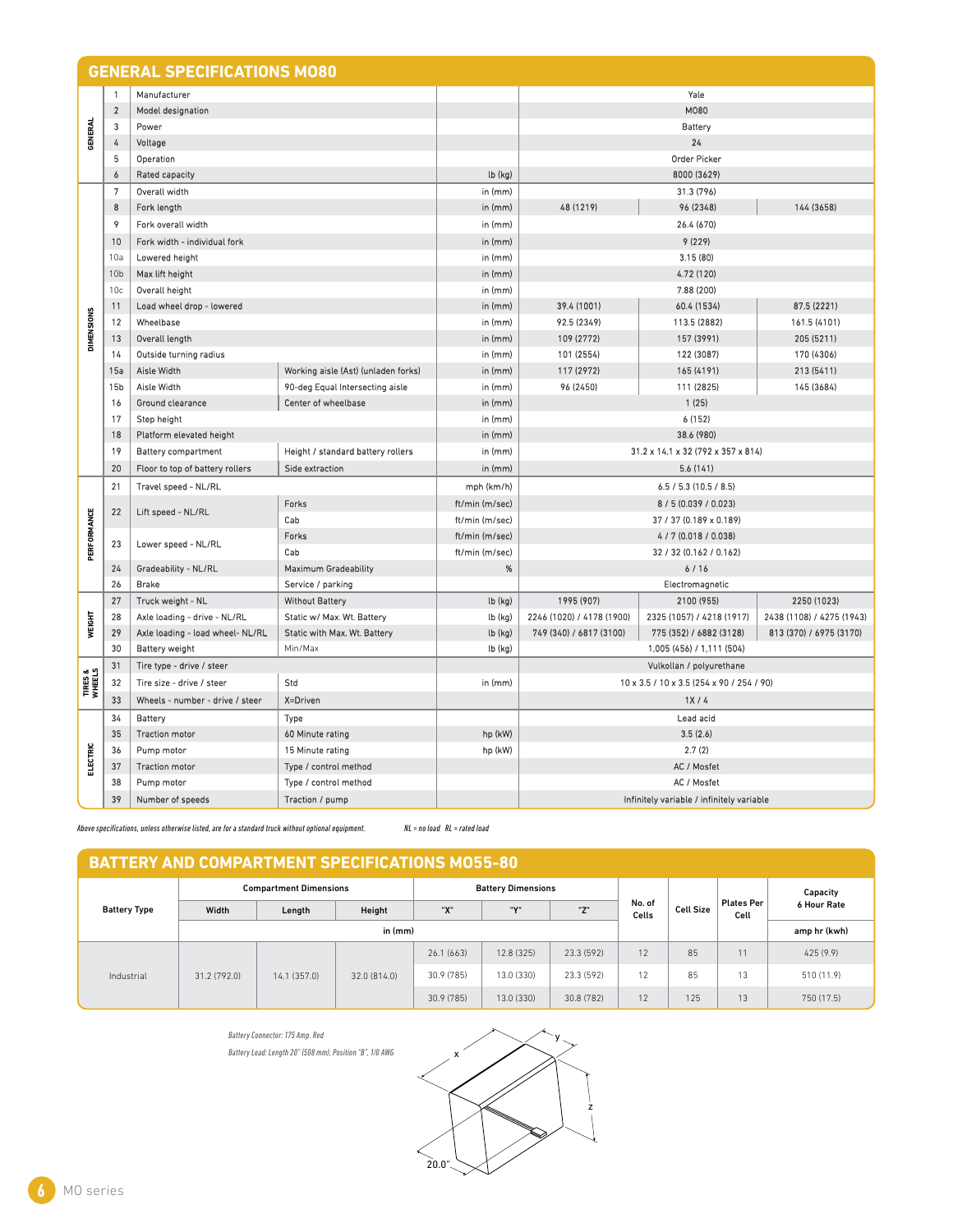| <b>FEATURES LIST</b>                                                                                                   |                                                                                                                |  |  |  |  |  |
|------------------------------------------------------------------------------------------------------------------------|----------------------------------------------------------------------------------------------------------------|--|--|--|--|--|
| <b>STANDARD FEATURES</b>                                                                                               | <b>OPTIONAL FEATURES</b>                                                                                       |  |  |  |  |  |
| 31.18x14.05x32.04" (792x357x814mm) Battery compartment (for 620 Ah DIN battery)                                        | Side battery extraction - both sides                                                                           |  |  |  |  |  |
| Battery removal without rollers - lift out                                                                             | Side battery extraction - left side                                                                            |  |  |  |  |  |
| 6.5mph Maximum travel speed (unladen)                                                                                  | Side battery extraction - right side                                                                           |  |  |  |  |  |
| Key switch start                                                                                                       | 8mph Maximum travel speed (unladen)                                                                            |  |  |  |  |  |
| Without load backrest                                                                                                  | Cold store construction (-22° F)                                                                               |  |  |  |  |  |
| Forks (36"Long x 26.37"OAW (6,000 lb model)                                                                            | Operator password start interlock                                                                              |  |  |  |  |  |
| Forks (48"Long x 26.37"OAW (8,000 lb model)                                                                            | Forks (48"long x 26.37"0AW (6,000 lb model)                                                                    |  |  |  |  |  |
| Dash display with hour meter and graphic battery state of charge indicators                                            | Forks (60"long x 26.37"0AW (6,000 lb model)                                                                    |  |  |  |  |  |
| Handle above operator backrest                                                                                         | Forks (96"long x 26.37"0AW (8,000 lb model)                                                                    |  |  |  |  |  |
| Drive wheel - 10" x 3.5" NDIIthane                                                                                     | Forks (144"long x 26.37"0AW (8,000 lb model)                                                                   |  |  |  |  |  |
| 3.3" x 3.5" Tandem polyurethane load wheels                                                                            | Multifunctional display includes: hour meter, graphic battery state of charge indicator,                       |  |  |  |  |  |
| Fixed operator platform                                                                                                | maintenance indicator, alarm with fault code indicators, traction and acceleration<br>reduction mode indicator |  |  |  |  |  |
| Scooter steer control                                                                                                  | Load backrest                                                                                                  |  |  |  |  |  |
| 12 Months / no hour limit full truck warranty (please refer to the full warranty statement<br>for additional details). | 10" x 3.5" Topthane drive wheel                                                                                |  |  |  |  |  |
| Without battery                                                                                                        | Drive wheel - 10" x 3.5" NDIIthane Conductive                                                                  |  |  |  |  |  |
| Without charger                                                                                                        | 3.3" x 2.7" Tandem polyurethane load wheels                                                                    |  |  |  |  |  |
| English literature pack and labels                                                                                     | Clip board                                                                                                     |  |  |  |  |  |
| Regenerative braking                                                                                                   | Coasting function                                                                                              |  |  |  |  |  |
| Adjustable performance settings                                                                                        | Convenience tray (load backrest mounted)                                                                       |  |  |  |  |  |
| AC traction motor                                                                                                      | Multipurpose bar above motor cover                                                                             |  |  |  |  |  |
| Brushless DC steer motor                                                                                               | Stretch film roll holder                                                                                       |  |  |  |  |  |
| Dual-technology MOSFET combi controller                                                                                | Trash bin in operator back rest                                                                                |  |  |  |  |  |
| Impact-resistant motor compartment cover                                                                               | Raising operator platform                                                                                      |  |  |  |  |  |
| Sealed combi controller (IP65 rating)                                                                                  | Raising operator platform with retractable side arms                                                           |  |  |  |  |  |
| Hall-effect sensors and switches (no wear, no adjustment)                                                              | Scooter steer control on lifting platform                                                                      |  |  |  |  |  |
| CANbus communication system                                                                                            | Scooter control on lifting platform with platform control                                                      |  |  |  |  |  |
| 1000 hours service intervals                                                                                           | Low mounted bumper (rubber bumper)                                                                             |  |  |  |  |  |
|                                                                                                                        | Mid mounted bumper (bull bar)                                                                                  |  |  |  |  |  |

Yale Reliant™ (available on MO55)

Statements for additional details). French literature pack and labels Spanish literature pack and labels Less charger (wired plug included) Battery cable extension 59" (1500mm) Twin battery change station

@ 12 volts

Yale Vision wireless access HID Prox card reader Yale Vision wireless access iClass MiFare prox card reader Yale Vision Wireless access ISO Prox card reader Yale Vision wireless monitoring - Cell Yale Vision wireless monitoring - Wifi Yale Vision wireless verification

Audible alarm - reverse direction activated - self-adjusting 82-102 dB(A) DC to DC converter - primary - for factory installed options - 25 amps/300 watts

Multiple extended protection coverage plans( please refer to the Full Extended Warranty